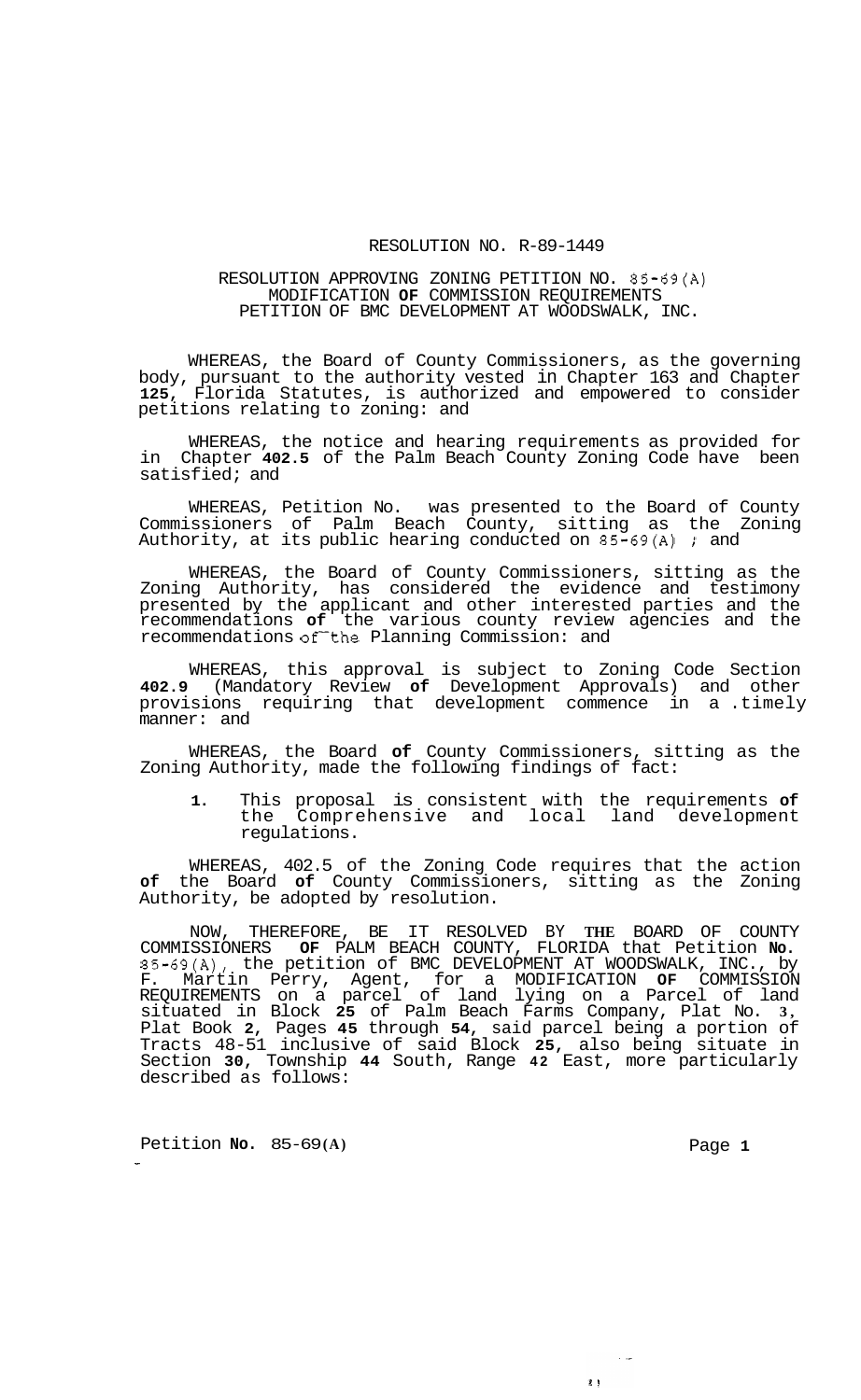Beginning at the Northwest corner of Tract **50** of said Block **25;**  thence, North **90** degrees *00' 00'* East, along the North line of said Tract **50,** a distance of **40.05** feet to the Easterly Right-of-Way line of the Lake Worth Drainage District Equalizing Canal No. **E-1,** recorded in Official Record Book **3716,** Page **689;** thence, North **02** degrees **56' 32"** East along said Easterly Right-of-way line, a distance **of 239.51** feet; thence, North **89** degrees **59' 0011**  East, departing from said Right-of-way line, a distance of **1042.63** feet; thence, South *00* degrees **01' O08g** East, a distance of **843.70** feet to the Northerly Right-of-way line **of** Lake Worth Road; thence, South **89** degrees **59'** *00"* West along said Northerly Right-of-way line along a line **50.00** feet North of and parallel with the Centerline of said Lake Worth Road, a distance of **1126.30** feet to the West line of said Tract **50;** thence, North **02**  degrees **56' 32"** East, a distance of **605.33** feet to the Point of Beginning, being located on the northeast corner of the intersection of Lake Worth Road and State Road **7 (US 441)** , in a CG-General Commercial Zoning District, was approved on May **1, 1989** as advertised, subject to the following conditions:

- **1.** The developer shall comply with **all** previous conditions of approval unless expressly modified herein.
- **2.** The petitioner shall comply with all previous conditions of approval unless expressly modified herein. -
- **3.** Sewer service is available to the property. Therefore, no septic tank shall be permitted on the site.
- **4.** Water service is available to the property. Therefore, no well shall be permitted on the site to provide potable water.
- **5.** The developer shall contribute an additional **\$50,000 to**  be used toward meeting the cost of the State Road **7** and Lake Worth Road intersection improvements. These funds will be paid as follows:
	- **a.** The amount of **\$25,000 to** be paid at the time of building permit issuance of Phase **I (1** to **85,000**  square feet) ; and,
	- b. The amount of *\$25,000* to be paid at the time of building permit issuance of Phase II square feet to total square feet).
- **6.** Failure to comply with any conditions of approval may result in the denial or revocation of a building permit; the issuance of **a** stop work order; the denial of a Certificate **of** Occupancy on any building or

Petition **No.** 85-69(A) **Page 2 Page 2** 

 $\chi \sim \lambda_{\rm eff}$  $\sim 10$